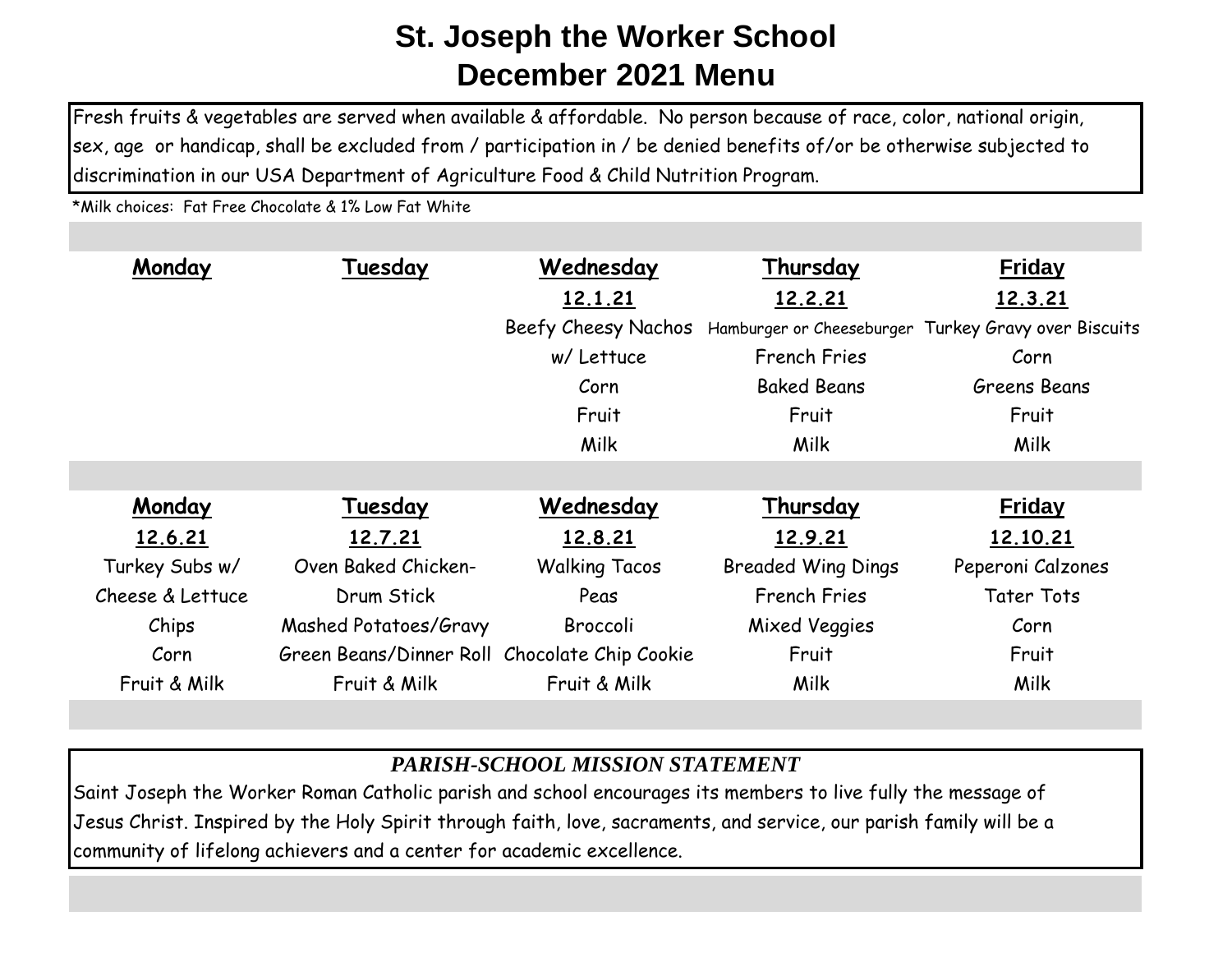| Monday<br>12.13.21  | Tuesday<br>12.14.21           | Wednesday<br>12.15.21 | Thursday<br>12.16.21 | <b>Friday</b><br>12.17.21 |
|---------------------|-------------------------------|-----------------------|----------------------|---------------------------|
| Pepperoni Pizza     | <b>Breaded Chicken Strips</b> | Sloppy Joe            | Taco's w/            | Corn Dogs                 |
| Mixed Green Salad   | <b>Tater Tots</b>             | <b>French Fries</b>   | Meat/Cheese/Lettuce  | Macaroni & Cheese         |
| Green Beans         | Corn                          | <b>Baked Beans</b>    | Corn                 | <b>Broccoli</b>           |
| Fruit               | Dinner Roll                   | Fruit                 | Cookie               | Green Beans               |
| Milk                | Fruit & Milk                  | Milk                  | Fruit & Milk         | Fruit & Milk              |
|                     |                               |                       |                      |                           |
| Monday              | Tuesday                       | Wednesday             | Thursday             | <b>Friday</b>             |
| 12.20.21 - 12.31.21 |                               |                       |                      |                           |
| Christmas Break     |                               |                       |                      |                           |

## **USDA Nondiscrimination Statement**

The U.S. Department of Agriculture (USDA) prohibits discrimination against its customers, employees, and applicants for employment on the bases of race, color, national origin, age, disability, sex, gender identity, religion, reprisal and, where applicable, political beliefs, marital status, familial or parental status, sexual orientation, or if all or part of an individual's income is derived from any public assistance program, or protected genetic information in employment or in any program or activity conducted or funded by the Department. (Not all prohibited bases will apply to all programs and/or employment activities.)

If you wish to file a Civil Rights program complaint of discrimination, complete the USDA Program Discrimination Complaint Form, found online

at http://www.ascr.usda.gov/complaint\_filing\_cust.html, or at any USDA office, or call (866) 632-9992 to request the form. You may also write a letter containing all of the information requested in the form. Send your completed complaint form or letter to us by mail at U.S. Department of Agriculture, Director, Office of Adjudication, 1400 Independence Avenue, S.W., Washington, D.C. 20250-9410, by fax (202) 690-7442 or email at program.intake@usda.gov.

Individuals who are deaf, hard of hearing, or have speech disabilities and wish to file either an EEO or program complaint please contact USDA through the Federal Relay Service at (800) 877-8339 or (800) 845-6136 (in Spanish).

Persons with disabilities who wish to file a program complaint, please see information above on how to contact us by mail directly or by email. If you require alternative means of communication for program information (e.g., Braille, large print, audiotape, etc.) please contact USDA's TARGET Center at (202) 720-2600 (voice and TDD). USDA is an equal opportunity provider and employer.